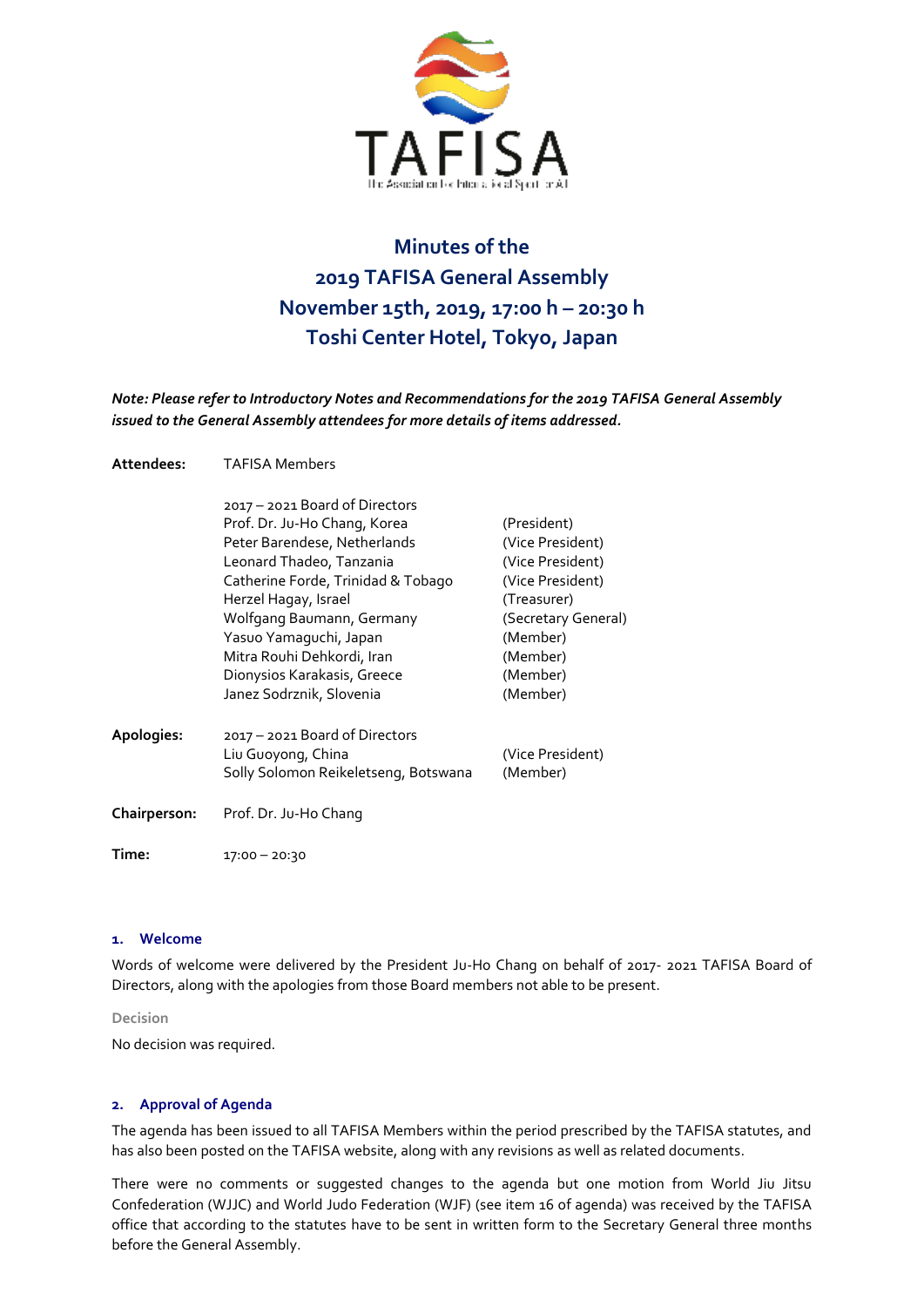

The General Assembly approved the agenda presented.

## **3. Minute of Silence**

The TAFISA Board of Directors requested a minute of silence to honour those close to TAFISA who have passed during the previous two years, namely Mr Jezdimir Jezda Marsenic, Secretary General of Association Sport for All Serbia.

**Decision** No decision was required.

# **4. Confirmation of Number of Votes**

The number of votes, in line with the requirements of the TAFISA statutes and according to the registration list signed upon entry to the General Assembly, was initially confirmed to be 36 national members, 14 international /supporter members and therefore total valid 194 votes. After item 7 (Approval of New Members) was confirmed to be 225 votes following the approval of new TAFISA members. According to the statutes the General Assembly had a quorum.

**Decision** 

No decision was required.

## **5. Acceptance of 2017 General Assembly Minutes**

The Minutes of the last General Assembly in Seoul, Korea, 16th November 2017 have been sent to the TAFISA members in the prescribed time by the Secretary General and also published on the TAFISA website. No comments requiring amendments have been received by TAFISA within the prescribed time.

#### **Decision**

The Minutes of the last General Assembly were unanimously accepted by the General Assembly.

## **6. 2017-2019 Board of Directors' Report**

The Secretary General gave an oral presentation of the 2017 - 2021 BOD Report as issued to all TAFISA Members and posted on the TAFISA website. In particular, the following was highlighted:

- Growth of TAFISA membership and stakeholders
- Increase of TAFISA reputation and visibility
- Implementation of TAFISA Mission 2030
- Strengthening of TAFISA events and programmes
- Securing TAFISA budget and fundraising
- Extension of TAFISA staff and operational procedures
- Launch of TAFISA Legacy 2021 Project
- Value of active TAFISA BoD and advisors

#### **Decision**

The 2017 to 2021 Board of Directors' Report was unanimously accepted by the General Assembly.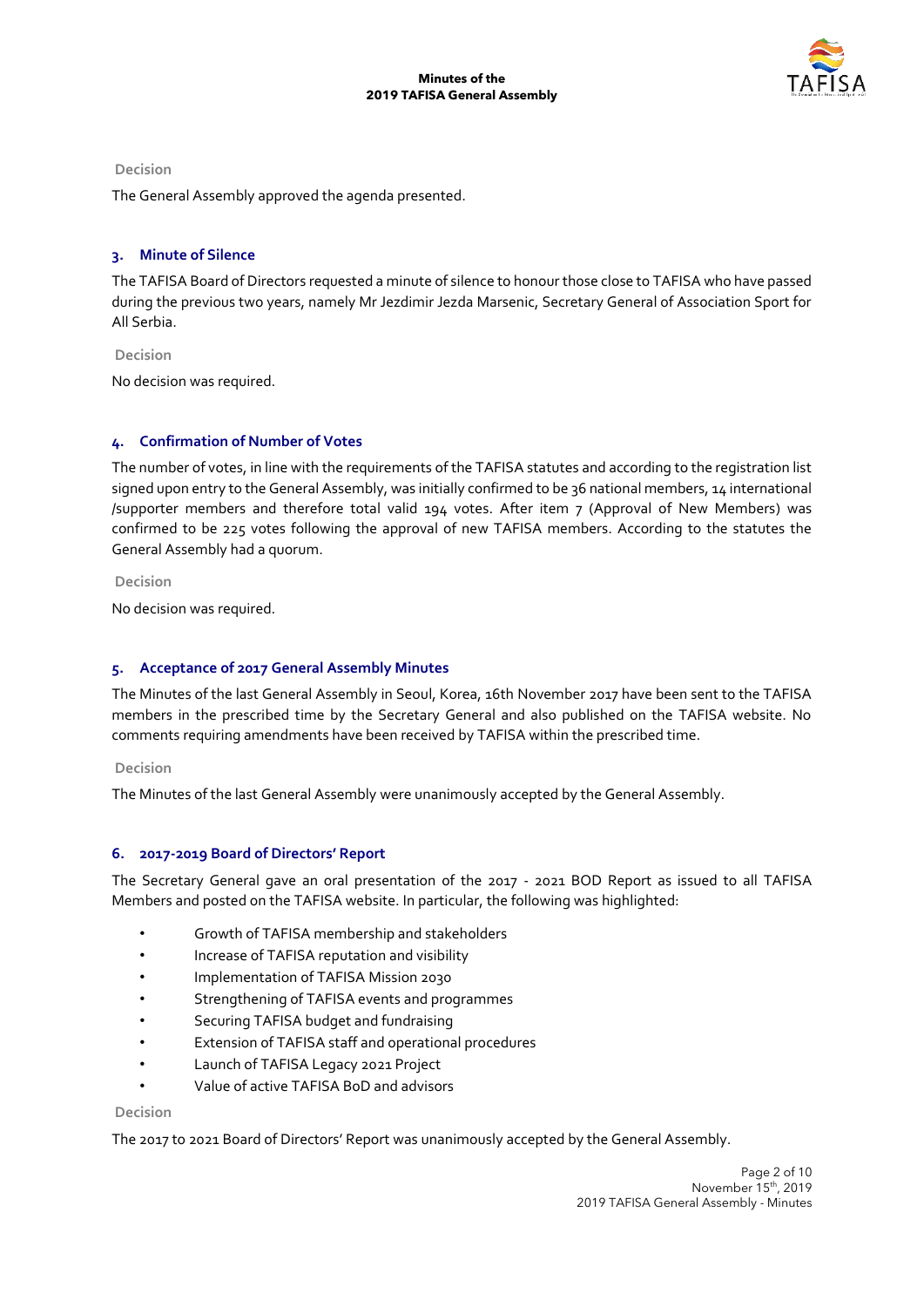

# **7. Approval of New Members**

Since the last General Assembly in November 2017, the following organizations have applied to become a member of TAFISA and have been preliminarily approved by the current TAFISA Board of Directors.

## **National Members**

| Country        | Organization                                      |
|----------------|---------------------------------------------------|
| <b>Belarus</b> | President's Sports Club                           |
| India          | Indian Association of Sport for All (I-ASFA)      |
| Kazakhstan     | TAFISA Kazakhstan                                 |
| Latvia         | Latvian Sports Federation Council                 |
| Malta          | Malta Sport for All                               |
| Mexico         | Federacion Mexicana de Deporte Escholar           |
| Nepal          | <b>TAFISA Nepal</b>                               |
| Netherlands    | NOC*NSF                                           |
| Chinese Taipei | Chinese Taipei General Sports Federation (TPEGSF) |

# **International Members**

| Country     | Organization                                            |
|-------------|---------------------------------------------------------|
| Canada      | World Dodgeball Federation                              |
| Croatia     | Majorette-Sport World Federation                        |
| Germany     | International Fistball Association                      |
| Germany     | International Table Tennis Federation (ITTF Foundation) |
| Germany     | World Flying Disc Federation                            |
| Germany     | World Minigolf Sport Federation                         |
| India       | World Jueet Kundo                                       |
| Italy       | World Kettlebell Sport Federation                       |
| Korea       | International NaB Golf Association                      |
| Korea       | International Police Martial Arts Federation            |
| Korea       | World Association of Taekwondo for All                  |
| Portugal    | Sport Jiu-Jitsu International Federation                |
| Romania     | International Kempo Federation                          |
| Serbia      | World Fudokan Federtion                                 |
| Singapore   | International Jump Rope Union                           |
| Switzerland | Confederazione Boccistica Internationale                |
| Switzerland | International Armwrestling Federation                   |
| Switzerland | Federation Internationale de Teqball                    |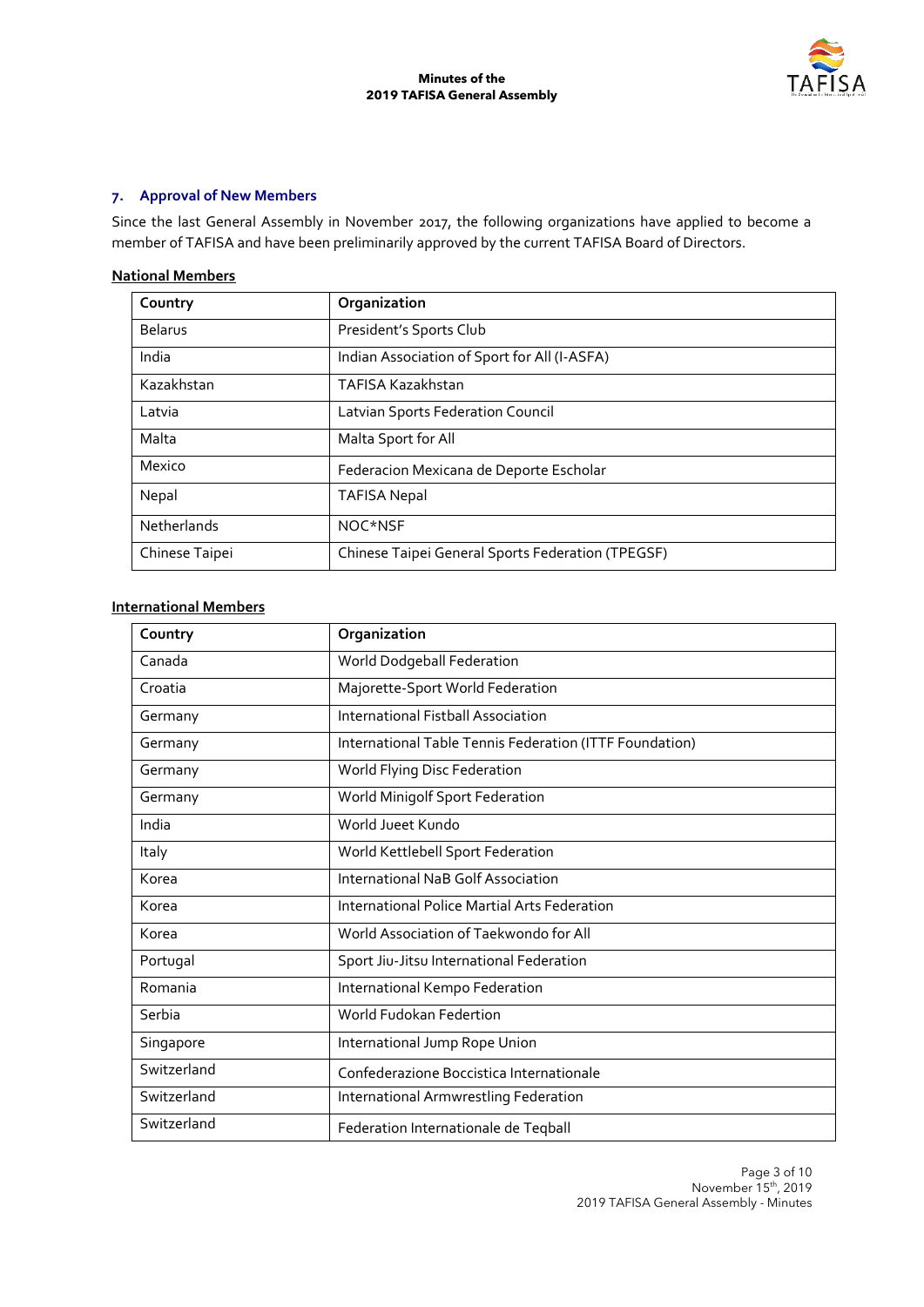

| Chinese Taipei           | Federation Internationale de Tchoukball     |
|--------------------------|---------------------------------------------|
| United States of America | International Functional Fitness Federation |
| United States of America | World Baton Twirling Federation             |

#### **Supporter Members**

| Country        | Organization                                               |
|----------------|------------------------------------------------------------|
| Argentina      | Asociacion Argentina de Tiradores con Arco                 |
| <b>Bolivia</b> | Accion por una Educacion Activa                            |
| Germany        | Yoshinkan-International                                    |
| Greece         | City of Fyli                                               |
| India          | Indian Association for Kickboxing Organisation             |
| India          | International Health and Fitness Association               |
| India          | Pro Sport Development                                      |
| India          | <b>School Games &amp; Activity Development Foundation</b>  |
| Iran           | World Ninja Federatioin                                    |
| Iran           | World Pahuyuth Federation                                  |
| Kazakhstan     | Asia Majorette Sport and Twirling Federation               |
| Korea          | World Traditional Culture Play Association                 |
| Malaysia       | <b>World Silambam Association</b>                          |
| Mexico         | Alianza Mexicana de Artes Marciales                        |
| Mozambique     | Municipality of Maputo                                     |
| Nepal          | Kwanmukan Karate Do Association                            |
| Portugal       | Federacao de Ju-Jitsu e Disciplinas Associadas de Portugal |
| Spain          | Asociacion Cultural La Tanguilla                           |

The General Assembly was asked to decide on each member category individually by a vote unless there were special requests. Newly approved national members received the right to vote immediately during this General Assembly provided that they paid their membership fee for 2018 & 2019.

The Indian member asks whether suggested new member Indian Association of Sport for All (I-ASFA) has completed all the formalities to become a TAFISA member which was confirmed by TAFISA Secretary General.

## **Decision**

Since there were no other objections, the General Assembly accepted all new members provided they paid TAFISA Membership Fee. This brought the number of votes during the General Assembly to 225.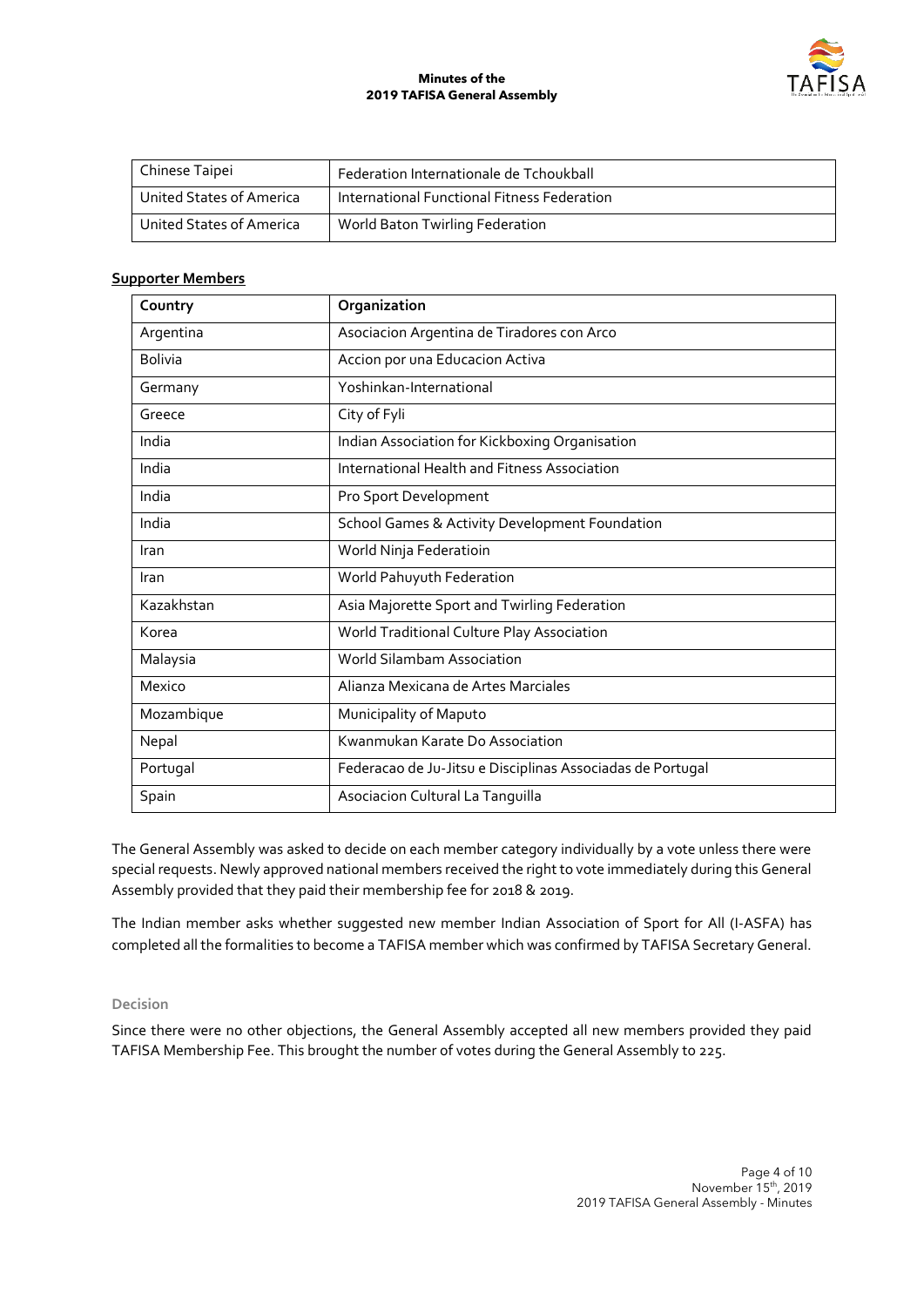

# **8. Auditors' Report & Approval of Financial Reports 2017 and 2018**

The Auditors Report 2017 and 2018 as published on the website, was presented orally by auditor Jorge Carvalho, Portugal, also on behalf of auditor Walter Schneeloch, DOSB, Germany, who were elected TAFISA auditors at the 2017 General Assembly for two years.

In addition the 2017 and 2018 Financial Statements as published on the website and as drawn up by the German tax accountant, Jennewein, and the respective signed certification letters were presented.

It should be noted that the Financial Statements do not include the excellent in-kind services provided by each of the TAFISA Board members, Commissioners and Special Advisors, which includes expenses for travelling to board meetings, using their respective home or business offices for TAFISA purposes, etc. Without this contribution, TAFISA would not be able to fulfil its tasks and obligations.

TAFISA gives thanks to the support of our partners and sponsors. In particular, TAFISA would like to note the following contributions to TAFISA:

- **■** office space donated by Commerzbank AG,
- public funds provided by the German Government, the State Government of Hesse and the German Olympic Sport Confederation (DOSB),
- **EXECUTE:** Funding provided by IOC,
- **EXECT Licence fees provided by TAFISA event organizers namely World Sport for All Games (Portugal 2020),** Europe Sport for All Games (Netherlands 2018), World Martial Arts Festival (Russia 2019) as well as World Congress (Japan 2019, Slovenia 2023),
- **•** Funding provided by European Commission and UNESCO,
- Licence fee provided by Playfit,
- Donations provided by Nike/Made to Play and Nassau.

## **Decision**

The Auditors Report 2017 and 2018 was unanimously accepted by the General Assembly. The General Assembly unanimously approved the auditor's proposal to discharge the Board of Directors with respect to their financial management of TAFISA. Moreover, the General Assembly approved the Financial Reports 2017 and 2018 as presented.

## **9. Approval of Financial Report 2019**

As the TAFISA financial year is the calendar year, a complete financial statement for 2019 cannot be provided until mid-2020. Instead the 2019 Budget Plan was presented as published on the website for information with the following main information:

- To date, expenditures are below our income,
- **■** Major income comes through licence fees for TAFISA events namely Congress, Sport for All Games, Martial Arts Festival,
- The signing of multi-year contracts with the IOC and Nike,
- New sponsors are predicted to become available in 2020,
- According to German tax law a tax assessment for the years 2017 2019 will be processed in 2020.

Further comments were be given by the Treasurer.

## **Decision**

The General Assembly approved the report as presented.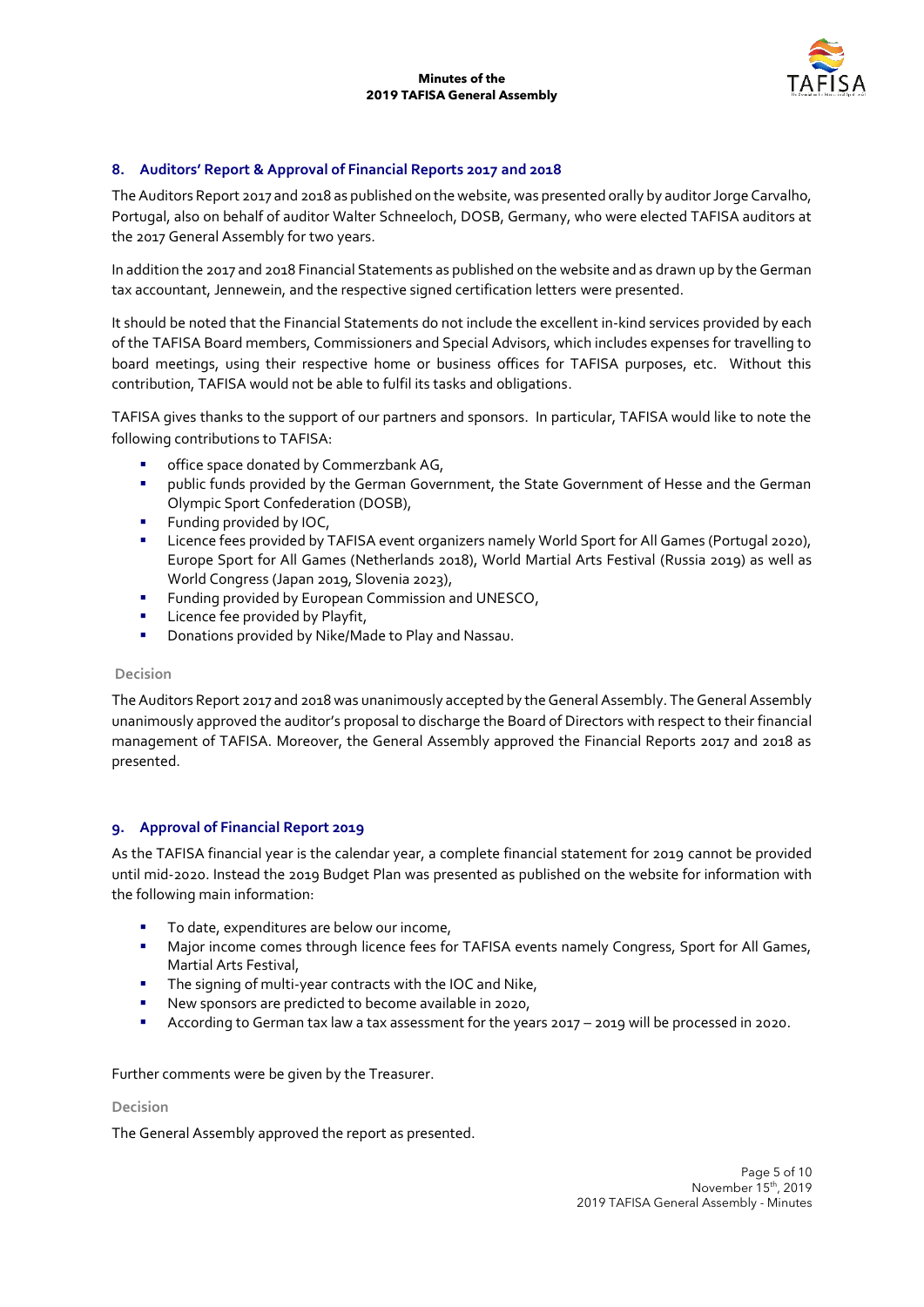

## **10. Approval of Financial Forecast 2020 & 2021**

The Treasurer presented the Financial Forecasts 2020 and 2021 as published on the website and explained that it is still subject to change in case of securing of additional income, new partnerships, etc. created by the results of Project "Legacy 2021". The expected total turnover per year is expected to amount ca. 1,2 million €.

## **Decision**

The General Assembly approved Financial Forecasts 2020 and 2021 as presented.

## **11. Report on Mission 2030**

Barendse reported on the current status of "TAFISA Mission 2030" as follows:

Since its launch during the TAFISA General Assembly on 16 November 2017 in Seoul, Korea, TAFISA's Mission 2030: A Better World through Sport for All has been adopted by around 80 organisations from 60 countries worldwide. Moreover, Mission 2030 has been presented to national governments, international sport organizations namely IOC, UNESCO, EU, various IFs, etc. during personal meetings, etc. and has been received widely recognized. In short, Mission 2030 can be considered the leading global policy paper in Sport for All.

Pursuing in our efforts to implement Mission 2030, the following has been produced:

- Mission 2030 logo
- 12 icons, each representing one of the 12 themes of Mission 2030
- Redesign of the "Mission 2030" page on the TAFISA website
- New section of the TAFISA website under Mission 2030, designed as a platform including 12 pages (one for each theme of Mission 2030) where information and good practices related to each theme are shared. About 50 good practices have been collected so far. The platform's objective is to provide organisations and people with insights and practical resources for the implementation of Mission 2030 and share successful good practices from all over the world.
- Organisations that have shared good practices have been invited to produce Posters to exhibit during the Tokyo Congress.
- New communication campaign on social media around Mission 2030 and its 12 themes

The outcomes of Mission 2030 since its launch (2017-2019) and its future implementation strategy was be presented and discussed during the TAFISA Workshop session at the 26th TAFISA World Congress 2019, Tokyo, Japan.

The Congress will also see the first recipients of a new TAFISA Award: the TAFISA Mission 2030 Award, divided into four sub-categories:

- TAFISA Mission 2030 Media Award
- TAFISA Mission 2030 Policy Award
- TAFISA Mission 2030 Industry Award
- TAFISA Mission 2030 Academic Award

This new Award replaces the former "Sustainability Award", which does not align with TAFISA's brand anymore. TAFISA is calling on all members to not only approve "Mission 2030", but, alongside TAFISA, adopt its principles and commit to sharing, supporting and acting to make the world a better one by 2030.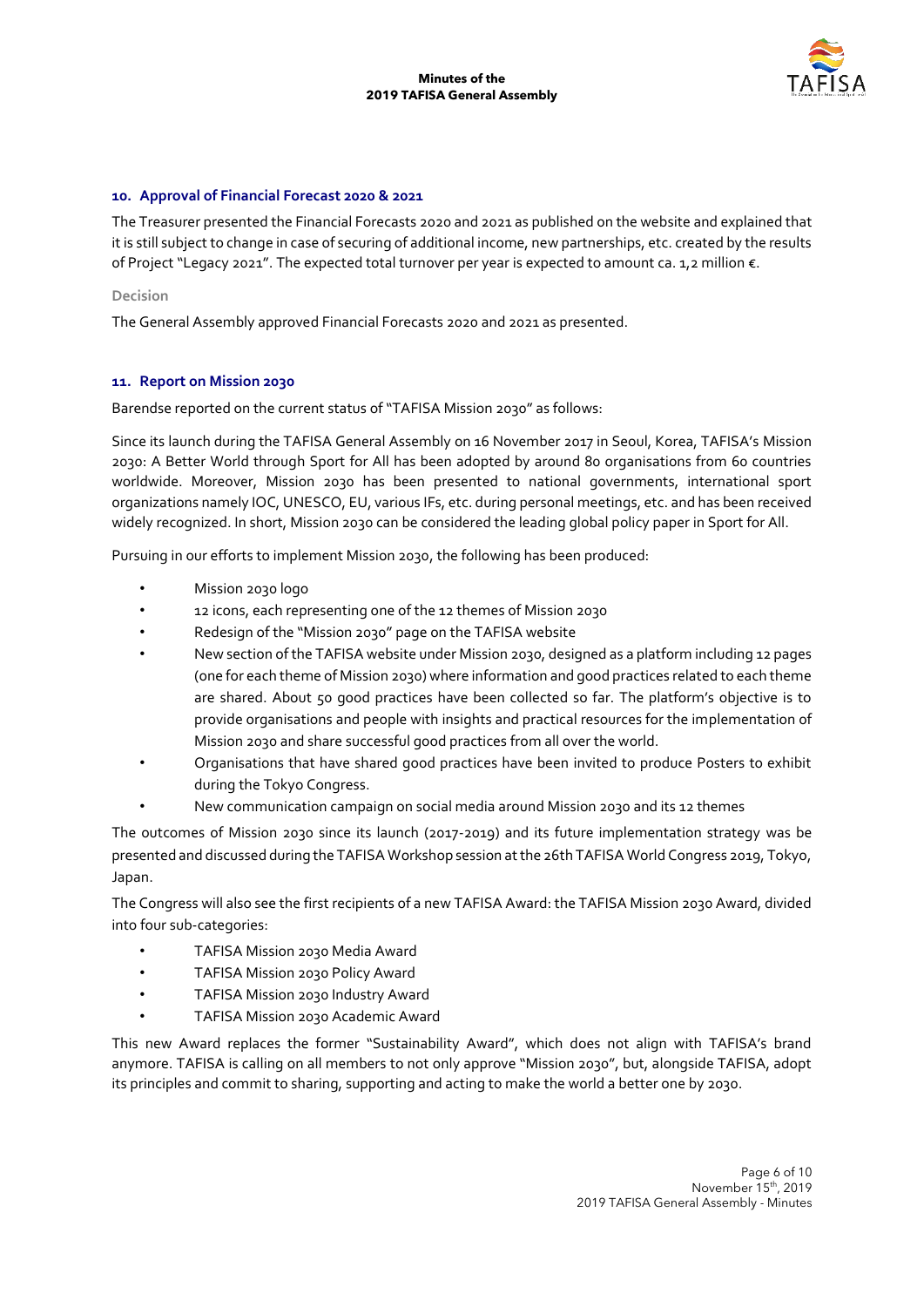

The General Assembly confirms ongoing support of Mission 2030 and appreciates what so far has been achieved to further implement Mission 2030 nationally and internationally.

## **12. Report on Project "Legacy 2021"**

Karakasis gave an oral report on the Project "Legacy 2021" as follows:

In 2019, due to the TAFISA endeavours budget situation has further developed through new opportunities that have come up. However, all endeavours are necessary to maintain this solid position into the future. It is to be noted, that at present institutional income does not cover running costs and expenditure (office staff salaries, office and board travel, office administration, etc.) and is currently compensated by project-based income, which is short-termed and unsustainable. In a time of programme and project expansion, additional financial income and human resources are compulsory for TAFISA to sustain the existing high standards of project delivery and organisational output. It is imperative to source new funding channels and generate additional financial income to maintain the success of the organisation.

The goal of project Legacy 2021 that was formally approved by the TAFISA Board of Directors at its meeting in China, November 2018 and is governed by a Steering Committee is to secure sustainable institutional funds that guarantee the operational functioning of TAFISA for the years following 2021.

Legacy 2021 seeks to outline potential new sources of financial income as well as enhance TAFISA's appeal to potential funders. The main principles of the project include:

- Increase TAFISA's institutional income and place less emphasis on project-based income,
- Create sustainable funding streams for financial stability,
- Utilise existing TAFISA contacts to increase financial supporting network,
- Seek practical and innovative ways to generate income,
- Nurture relationships with current financial supporters,
- Focus on foundations and licence fees and place less emphasis on sponsorship,
- Ensure strategy adheres to not-for-profit status.
- Invest in TAFISA's reputation, standing and visibility.
- Align all TAFISA business with its non-profit status to avoid any risk of losing tax privileges
- Current staff numbers must be maintained or expanded to keep up with current deliverables and service offerings
- Existing strong political influence and recognition must be confirmed and even improved.

## **Decision**

The General Assembly appreciates the initiative of the TAFISA Board of Directors and fully supports Project Legacy 2021.

## **13. Approval of Auditors 2019 and 2020**

It is the task of the General Assembly to decide on two auditors plus one substitute auditor for the next two years (2019/20). The responsibility of the auditors is to examine and approve the annual TAFISA Tax Statements before presenting to the General Assembly.

Candidates for election presented to the General Assembly by the Treasurer as follows:

• Thomas Bartsch, Germany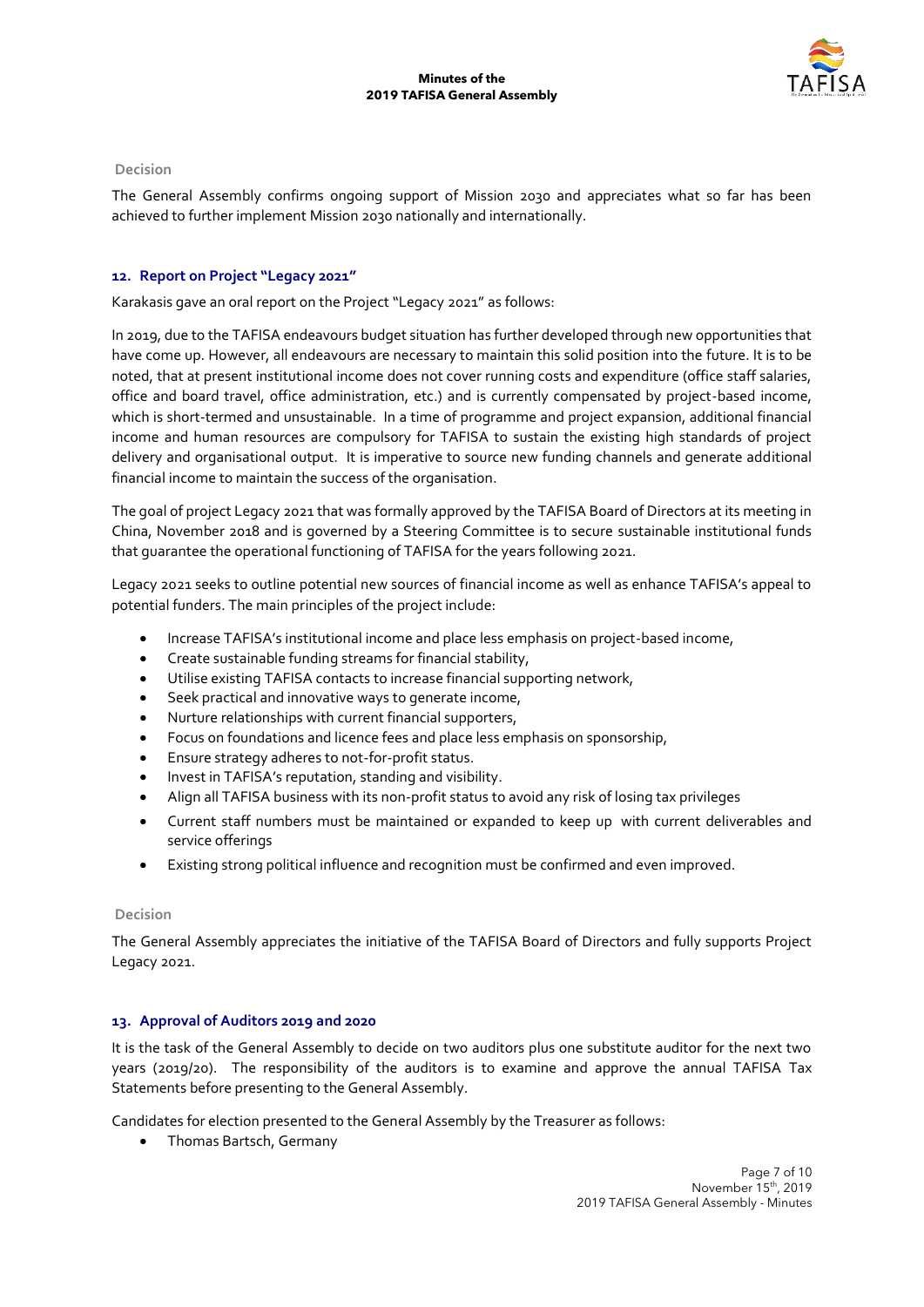

- Peeter Lusmägi, Estonia
- Jorge Carvalho, Portugal (substitute)

The General Assembly elected Thomas Bartsch, Germany and Peeter Lusmägi, Estonia as auditors 2019 and 2020 plus Jorge Carvalho, Portugal as substitute.

## **14. Election of the 8th TAFISA World Sport for All Games Host Country, 2024**

With the deadline of August 14, 2019, one application from a TAFISA member was received to host the 8th TAFISA World Sport for All Games 2024:

| <b>TAFISA Member</b>      | Venue                   |
|---------------------------|-------------------------|
| Russian Olympic Committee | Nizhny Novgorod, Russia |

The provisional contract including the licence fee was signed on July 10th, 2019 which only becomes valid after the approval of General Assembly. Vladimir Sengleev, the Director General of Russian Olympic Committee and Alexander Yugov, the Deputy Governor and Deputy Prime Minister of Nizhny Novgorod Region made an oral presentation of their application.

#### **Decision**

The General Assembly by acclamation approved to have Nizhny Novgorod, Russia, as host city of the 8<sup>th</sup> TAFISA World Sport for All Games 2024 and therefore the contract officially became valid.

# **15. Election of the 28th TAFISA World Congress Host Country, 2023**

With the deadline of August 14, 2019, four applications from TAFISA members were received to host the 28th TAFISA World Congress in 2023:

| <b>TAFISA Member</b>                | Venue                           |
|-------------------------------------|---------------------------------|
| German Olympic Sport Confederation  | Düsseldorf, Germany             |
| Malaysia Sport for All Association  | Kuching City, Sarawak, Malaysia |
| National Sports Council of Tanzania | Arusha, Tanzania                |
| Mauritius Sports Council            | Port Louis, Mauritius           |

Following receipt of their applications, all candidates were sent the same provisional contract including license fee, to be signed before October 25th, 2019, and which would only become valid if the candidate is approved by the General Assembly.

Two provisional contracts were received on due time, from:

- German Olympic Sport Confederation
- Malaysia Sport for All Association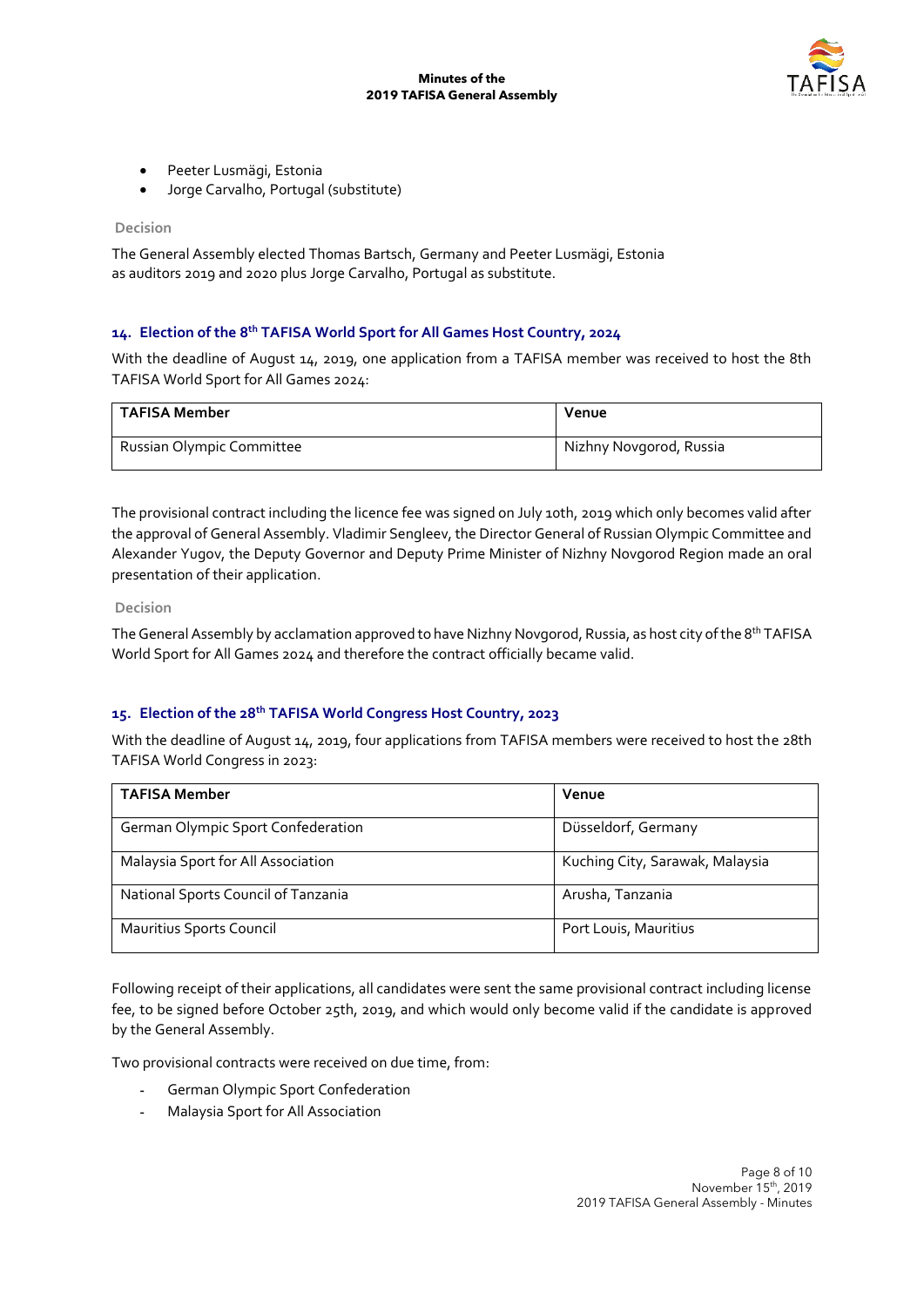

Representatives from the two candidate countries and TAFISA members made a presentation of their application.

Following the presentations of those two bids, the TAFISA President on behalf of the TAFISA Board of Directors gives a statement that an agreement has been reached with MASFA to host the 1<sup>st</sup> TAFISA Asian Sport for All Games 2022 instead of bidding for the 28<sup>th</sup> TAFISA World Congress 2023. The rationale of this agreement was in the true spirit of the Sport for All Movement, to avoid competition and instead celebrate the fundamental aspects which unite the Movement and brings it closer together; friendship, inclusion, integration and solidarity. Therefore it is the proposal of the TAFISA Board of Directors not to wish to witness anyone lose today.

MASFA representatives confirmed this agreement to the General Assembly. For that reason, a voting between the two candidates for the Congress was not necessary.

Before the GA decision, TAFISA member the St Vincent and the Grenadines Olympic Committee, represented by its Secretary General Keith Joseph, objected that this agreement should have been announced in advance to the presentation. He added that TAFISA's highest decision-making body is the General Assembly and thus, not only the two bidding parties, but also the GA has the right to be respected at the same level.

TAFISA Secretary General apologized for the lack of transparency that was owed to the short-termed agreement that was reached with MASFA and further explained that the only pure intention of the proposal was to avoid any parties leaving from Tokyo as a loser, but to create a win-win situation..

## **Decision**

The General Assembly approved DOSB, Germany with the city of Düsseldorf to host the 28th TAFISA World Congress 2023 in Düsseldorf, Germany. It also approved MASFA to host the 1<sup>st</sup> TAFISA Asian Sport for All Games 2022 in Kuching City, Sarawak, Malaysia, under the provision of signing a host contract.

## **16. Report on 1st TAFISA World Martial Arts Festival, 2019, Ulyanovsk, Russia**

Smekalin, the Chairman of Ulyanovsk Government, gave an oral presentation on the results of the event, which took place on 13 – 17 September 2019 in Ulyanovsk, Russia.

**Decision** 

No decision was required.

## **17. Report on 27th TAFISA World Congress, 2021, Slovenia**

Sodrnik gave an oral presentation on the preparation status of the 27th TAFISA World Congress to be held in 2021 in Slovenia.

**Decision** 

No decision was required.

## **18. Report on 7th TAFISA World Sport for All Games, 2020, Lisbon, Portugal**

Pataco gave an oral presentation on the preparation status of the 7th TAFISA World Sport for All Games to be held in Portugal in 2020.